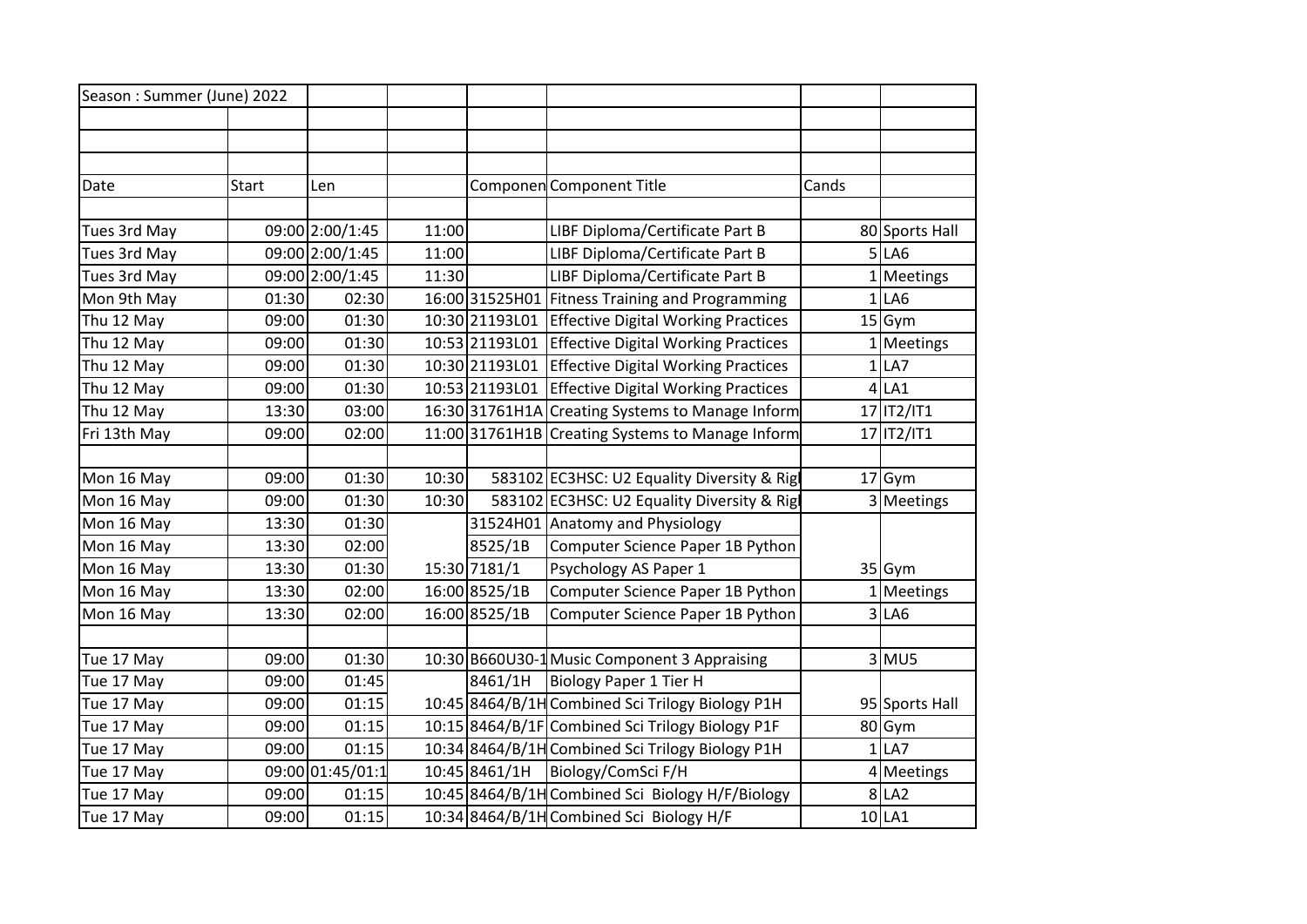| Tue 17 May | 09:00 | 01:15 |       |               | 10:34 8464/B/1F Combined Sci Trilogy Biology P1F | $9$ LA6         |
|------------|-------|-------|-------|---------------|--------------------------------------------------|-----------------|
| Tue 17 May | 13:30 | 01:00 |       |               | 2.15E+05 The Music Industry                      |                 |
| Tue 17 May | 13:30 | 02:00 | 15:30 |               | 584401 EC3DM : U1 Media Products & Audi          | $20$ Gym        |
| Tue 17 May | 13:30 | 01:00 | 14:45 |               | 2.15E+05 The Music Industry                      | 4 Meetings      |
|            |       |       |       |               |                                                  |                 |
| Wed 18 May | 09:00 | 01:15 |       | 10:15 8MT0 03 | <b>Listening and Analysing</b>                   | $2$ MU5         |
| Wed 18 May | 09:00 | 01:45 |       | 10:45 8700/1  | English Language Paper 1                         | 100 Sports Hall |
| Wed 18 May | 09:00 | 01:45 |       | 10:45 8700/1  | English Language Paper 1                         | 65 Gym          |
| Wed 18 May | 09:00 | 01:45 |       | 11:12 8700/1  | English Language Paper 1                         | 4 Meetings      |
| Wed 18 May | 09:00 | 01:45 |       | 11:12 8700/1  | English Language Paper 1                         | 2 LA2           |
| Wed 18 May | 09:00 | 01:45 |       | 11:12 8700/1  | English Language Paper 1                         | 9 LA6           |
| Wed 18 May | 09:00 | 01:45 |       | 11:12 8700/1  | English Language Paper 1                         | 13 LA1          |
| Wed 18 May | 09:00 | 01:45 |       | 8700/1        | English Language Paper 1                         |                 |
| Wed 18 May | 09:00 | 01:45 |       | 10:45 8PL0 01 | <b>UK Politics</b>                               | 13 LA5          |
| Wed 18 May | 13:30 | 00:35 |       | 14:05 8668/LF | German Listening Test Tier F                     | 12 Main Hall    |
| Wed 18 May | 14:10 | 00:45 |       | 14:55 8668/RF | <b>German Reading Test Tier F</b>                | $12$ Gym        |
| Wed 18 May | 13:30 | 00:35 |       | 14:05 8668/LF | German Listening Test Tier F                     |                 |
| Wed 18 May | 14:10 | 00:45 |       | 14:55 8668/RF | <b>German Reading Test Tier F</b>                | $1$ LA1         |
| Wed 18 May | 13:30 | 00:35 |       | 14:15 8668/LF | German Listening Test Tier F                     |                 |
| Wed 18 May | 14:10 | 00:45 |       | 15:17 8668/RF | <b>German Reading Test Tier F</b>                | 1 Meetings      |
| Wed 18 May | 13:30 | 01:00 |       | 14:30 8668/RH | <b>German Reading Test Tier H</b>                | 16 Sports Hall  |
| Wed 18 May | 14:40 | 00:45 |       | 15:25 8668/LH | German Listening Test Tier H                     | 16 Main Hall    |
| Wed 18 May | 13:30 | 01:00 |       | 14:30 8668/RH | <b>German Reading Test Tier H</b>                |                 |
| Wed 18 May | 14:40 | 00:45 |       | 15:25 8668/LH | German Listening Test Tier H                     | 2 LA6           |
| Thu 19 May | 09:00 | 02:00 |       |               | 11:00 4463 U10-1 Medical Science Unit 1: Written | $11$ LA6        |
| Thu 19 May | 09:00 | 02:00 |       |               | 11:00 4463 U10-1 Medical Science Unit 1: Written | 1 Meetings      |
| Thu 19 May | 12:00 | 01:00 |       | 13:00 8725W   | English Level 2 Writing                          | 1 Meetings      |
| Thu 19 May | 13:30 | 01:30 |       |               | C690U30-1 Drama COMPONENT3 Interpretin Th        |                 |
| Thu 19 May | 13:30 | 01:30 | 15:00 |               | 583103 EC3HSC: U3 Health Safety & Security       | 40 Gym          |
| Thu 19 May | 13:30 | 01:30 |       |               | 15:23 C690U30-1 Drama COMPONENT3 Interpretin Th  | 1 LA7           |
| Thu 19 May | 13:30 | 01:30 |       |               | 15:23 C690U30-1 Drama COMPONENT3 Interpretin Th  | $4$ LA6         |
| Thu 19 May | 13:30 | 01:30 |       |               | C690U30-1 Drama COMPONENT3 Interpretin Th        |                 |
| Thu 19 May | 13:30 | 01:00 |       | 15:00 8725W   | English Level 2 Writing                          | 4 LA1           |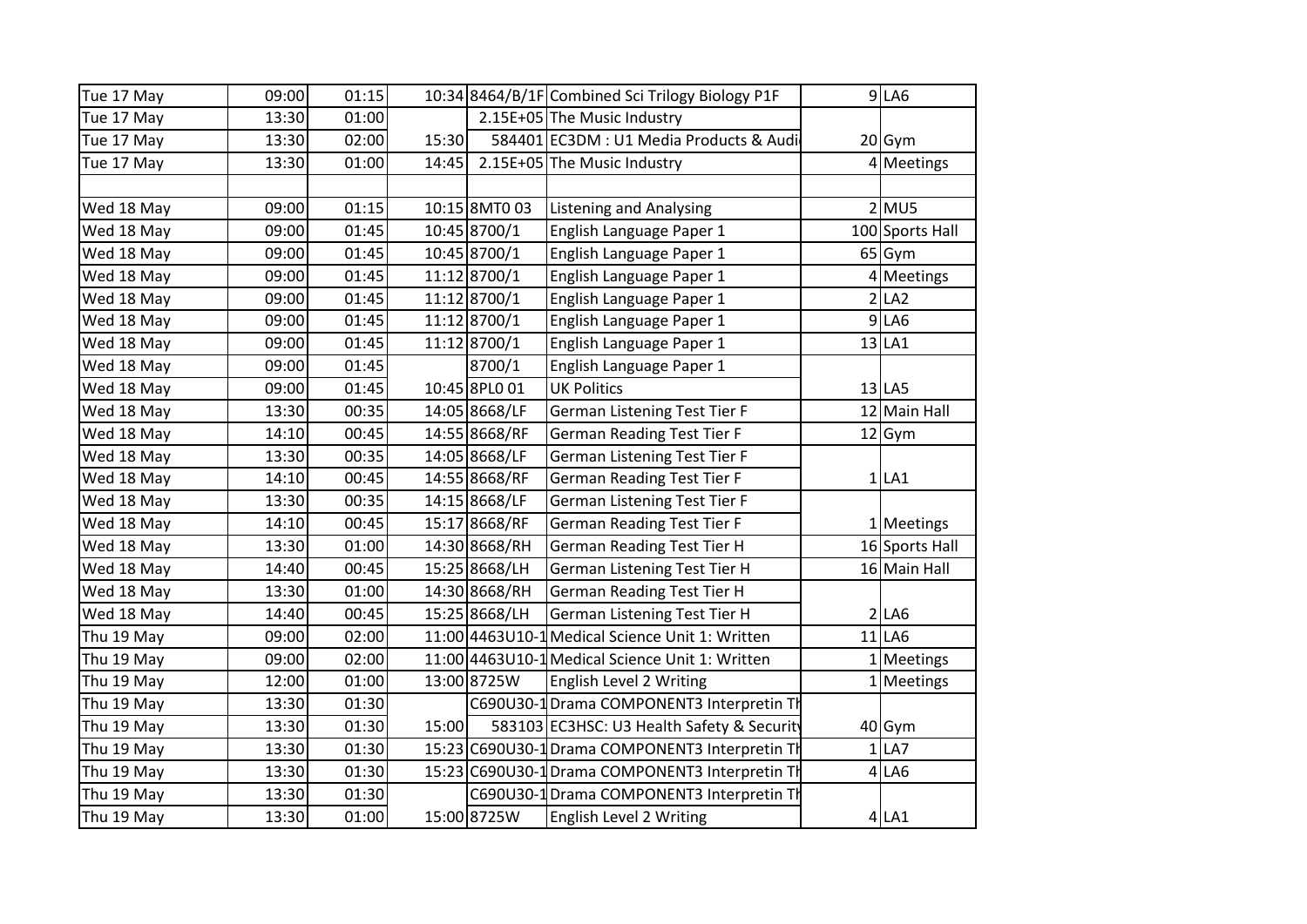| Fri 20 May | 09:00 | 01:30 |       | 10:30 1MA1 1F | Non Calculator [F]                          | 70 Gym          |
|------------|-------|-------|-------|---------------|---------------------------------------------|-----------------|
| Fri 20 May | 09:00 | 01:30 |       | 10:30 1MA1 1H | Non Calculator [H]                          | 105 Sports Hall |
| Fri 20 May | 09:00 | 01:30 |       | 10:53 1MA1 1F | Non Calculator F/H                          | 4 LA4           |
| Fri 20 May | 09:00 | 01:30 |       | 10:53 1MA1 1F | Non Calculator F/H                          | 10 LA1          |
| Fri 20 May | 09:00 | 01:30 |       | 10:53 1MA1 1F | Non Calculator [F]                          | 9 LA6           |
| Fri 20 May | 09:00 | 01:30 |       | 10:53 1MA1 1F | Non Calculator [F]                          | 1 LA7           |
| Fri 20 May | 09:00 | 01:30 |       | 10:30 1MA1 1H | Non Calculator F/H                          | 5 LA2           |
| Fri 20 May | 09:00 | 01:30 |       | 10:30 1MA1 1H | Non Calculator F/H                          | 8 LA5           |
| Fri 20 May | 11:30 | 01:30 |       | 13:00 1BS0 01 | Investigating Small Bus.                    | 6 Meetings      |
| Fri 20 May | 13:30 | 01:30 |       | 1BS001        | Investigating Small Bus.                    |                 |
| Fri 20 May | 13:30 | 01:30 |       |               | 15:00 C670U10-1 Film Studies Comp 1 US Film | 80 Sports Hall  |
| Fri 20 May | 13:30 | 01:30 |       | 15:23 1BS0 01 | Investigating Small Bus.                    | $1$ LA7         |
| Fri 20 May | 13:30 | 01:30 |       | 15:23 1BS0 01 | Investigating Small Bus.                    | 2 Meetings      |
| Fri 20 May | 13:30 | 01:30 |       | 15:23 1BS0 01 | Investigating Small Bus.                    | 9 LA1           |
| Fri 20 May | 13:30 | 01:30 |       | 1BS001        | Investigating Small Bus.                    |                 |
| Fri 20 May | 13:30 | 01:30 |       |               | 15:23 C670U10-1 Film Studies Comp 1 US Film | 5 LA6           |
|            |       |       |       |               |                                             |                 |
| Mon 23 May | 09:00 | 02:00 |       | 11:00 7192/1  | Sociology ADV Paper 1                       | $22$ Gym        |
| Mon 23 May | 09:00 | 01:30 |       | 10:30 8035/1  | Geography Paper 1                           | 65 Sports Hall  |
| Mon 23 May | 09:00 | 02:00 |       | 11:30 7192/1  | Sociology ADV Paper 1                       | 6 LA1           |
| Mon 23 May | 09:00 | 01:30 |       | 10:53 8035/1  | Geography Paper 1                           | 2 Meetings      |
| Mon 23 May | 09:00 | 01:30 |       | 10:53 8035/1  | Geography Paper 1                           | $1$ LA7         |
| Mon 23 May | 09:00 | 01:30 |       | 10:53 8035/1  | Geography Paper 1                           | $11$ LA6        |
| Mon 23 May | 13:30 | 01:45 |       | 8100/1        | Citizenship Studies Paper 1                 |                 |
| Mon 23 May | 13:30 | 02:00 | 15:30 |               | 583104 EC3HSC: U4 Anatomy & Physiology      | 6 Meetings      |
|            |       |       |       |               |                                             |                 |
| Tue 24 May | 09:00 | 02:30 |       | 11:30 7237/W  | Dance ADV Written                           | 3 Meetings      |
| Tue 24 May | 09:00 | 00:35 |       | 09:35 8658/LF | French Listening Test Tier F                | 16 Main Hall    |
| Tue 24 May | 09:40 | 00:45 |       | 10:25 8658/RF | French Reading Test Tier F                  | $16$ Gym        |
| Tue 24 May | 09:00 | 01:00 |       | 10:00 8658/RH | French Reading Test Tier H                  | 20 Sports Hall  |
| Tue 24 May | 10:10 | 00:45 |       | 10:55 8658/LH | French Listening Test Tier H                | 20 Main Hall    |
| Tue 24 May | 09:00 | 00:35 |       | 09:44 8658/LF | French Listening Test Tier F                |                 |
|            |       |       |       |               |                                             |                 |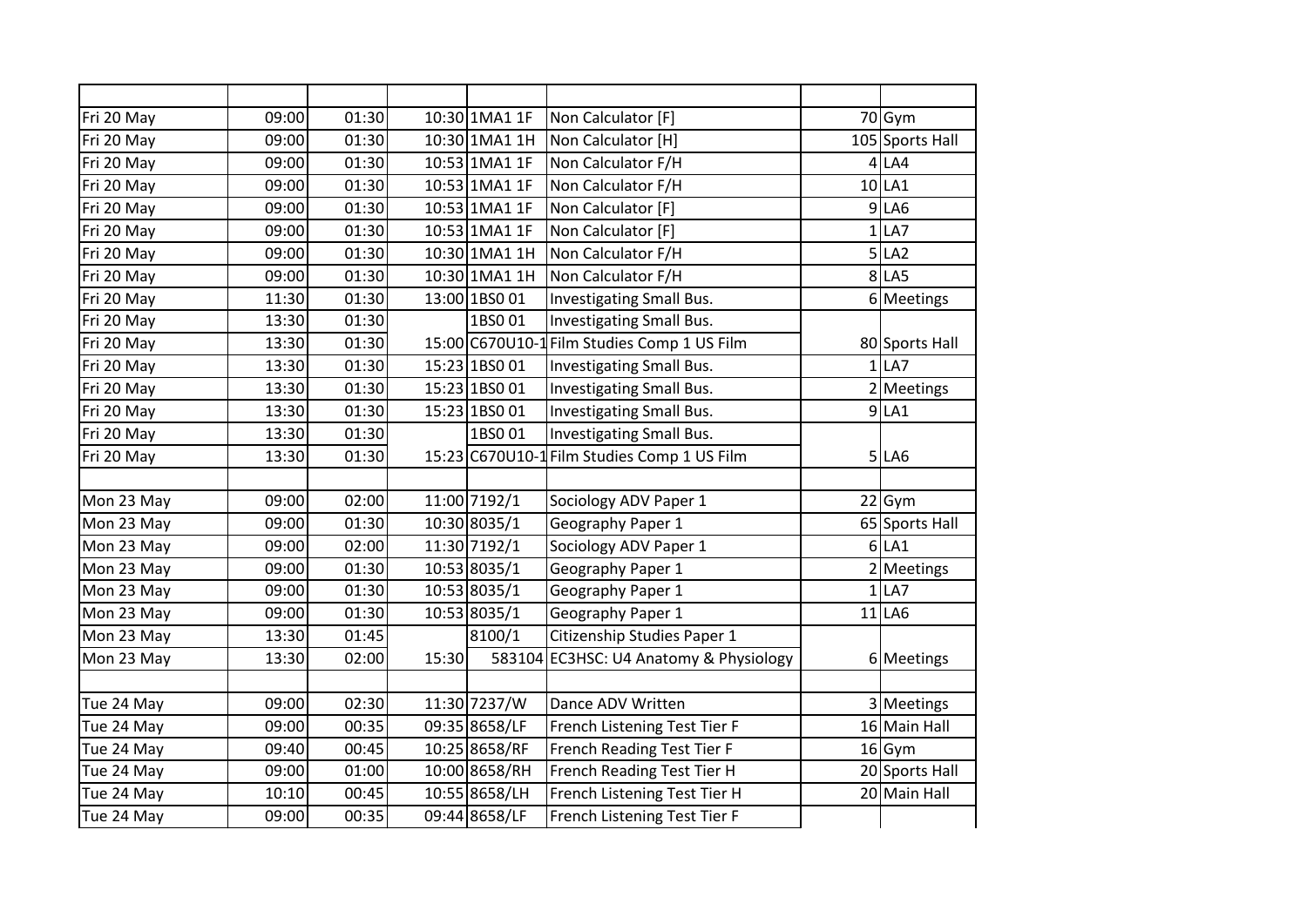| Tue 24 May | 09:50 | 00:45 | 10:47 8658/RF | French Reading Test Tier F                     | $1$ LA1        |
|------------|-------|-------|---------------|------------------------------------------------|----------------|
| Tue 24 May | 09:00 | 01:00 | 10:00 8658/RH | French Reading Test Tier H                     |                |
| Tue 24 May | 10:10 | 00:45 | 10:55 8658/LH | French Listening Test Tier H                   | 1 LA7          |
| Tue 24 May | 13:30 | 01:45 | 15:15 1PE0 01 | <b>Fitness and Body Systems</b>                | 24 Gym         |
| Tue 24 May | 13:30 | 01:45 | 15:15 1PE0 01 | <b>Fitness and Body Systems</b>                | 1 Meetings     |
| Tue 24 May | 13:30 | 01:45 | 15:42 1PE0 01 | <b>Fitness and Body Systems</b>                | 3 LA6          |
|            |       |       |               |                                                |                |
| Wed 25 May | 09:00 | 01:15 | J352/11       | Eng Lit: Mdrn Prose OR Drama Wrtn              |                |
| Wed 25 May | 09:00 | 00:50 | 11:10 J352/12 | Eng Lit: 19th Century Prose Wrtn               | 90 Sports Hall |
| Wed 25 May | 09:00 | 01:15 | J352/11       | Eng Lit: Mdrn Prose OR Drama Wrtn              |                |
| Wed 25 May | 09:00 | 00:50 | 11:10 J352/12 | Eng Lit: 19th Century Prose Wrtn               | 80 Gym         |
| Wed 25 May | 09:00 | 01:15 | J352/11       | Eng Lit: Mdrn Prose OR Drama Wrtn              |                |
| Wed 25 May | 09:00 | 00:50 | 11:43 J352/12 | Eng Lit: 19th Century Prose Wrtn               | 2 LA2          |
| Wed 25 May | 09:00 | 01:15 | J352/11       | Eng Lit: Mdrn Prose OR Drama Wrtn              |                |
| Wed 25 May | 09:00 | 00:50 | 11:43 J352/12 | Eng Lit: 19th Century Prose Wrtn               | 4 Meetings     |
| Wed 25 May | 09:00 | 01:15 | J352/11       | Eng Lit: Mdrn Prose OR Drama Wrtn              |                |
| Wed 25 May | 09:00 | 00:50 | 11:43 J352/12 | Eng Lit: 19th Century Prose Wrtn               | 9 LA1          |
| Wed 25 May | 09:00 | 01:15 | J352/11       | Eng Lit: Mdrn Prose OR Drama Wrtn              |                |
| Wed 25 May | 09:00 | 00:50 | 11:43 J352/12 | Eng Lit: 19th Century Prose Wrtn               | 9 LA6          |
| Wed 25 May | 09:00 | 01:15 | J352/11       | Eng Lit: Mdrn Prose OR Drama Wrtn              |                |
| Wed 25 May | 09:00 | 00:50 | 11:10 J352/12 | Eng Lit: 19th Century Prose Wrtn               | $12$ LA5       |
| Wed 25 May | 09:00 | 02:00 | 11:00 9PL0 01 | <b>UK Politics</b>                             | $11$ LA4       |
| Wed 25 May | 13:30 | 02:00 | 15:30 9BS0 01 | Market People & Global BU                      | $15$ Gym       |
|            |       |       |               |                                                |                |
| Thu 26 May | 09:00 | 02:30 | 11:30 7042/1F | History ADV Paper 1 Option F                   | 9 LA6          |
| Thu 26 May | 09:00 | 00:45 | 8698/LH       | Spanish Listening Test Tier H                  |                |
| Thu 26 May | 09:00 | 01:00 | 10:50 8698/RH | Spanish Reading Test Tier H                    | 2 Meetings     |
| Thu 26 May | 13:30 | 01:30 | 15:00 9MT0 03 | <b>Listening and Analysing</b>                 | $4$ MU5        |
| Thu 26 May | 13:30 | 02:15 | H556/01       | Physics A: Modelling Physics Wtn               |                |
| Thu 26 May | 13:30 | 02:00 | 7582/1        | Physical Education ADV Paper 1                 |                |
| Thu 26 May | 13:30 | 02:30 |               | A670U10-1 Film Studies COMP1 Varieties of Filr |                |
| Thu 26 May | 13:30 | 01:30 | 16:00 7181/2  | Psychology AS Paper 2                          | 30 Main Hall   |
| Thu 26 May | 13:30 | 02:15 | H556/01       | Physics A: Modelling Physics Wtn               |                |
|            |       |       |               |                                                |                |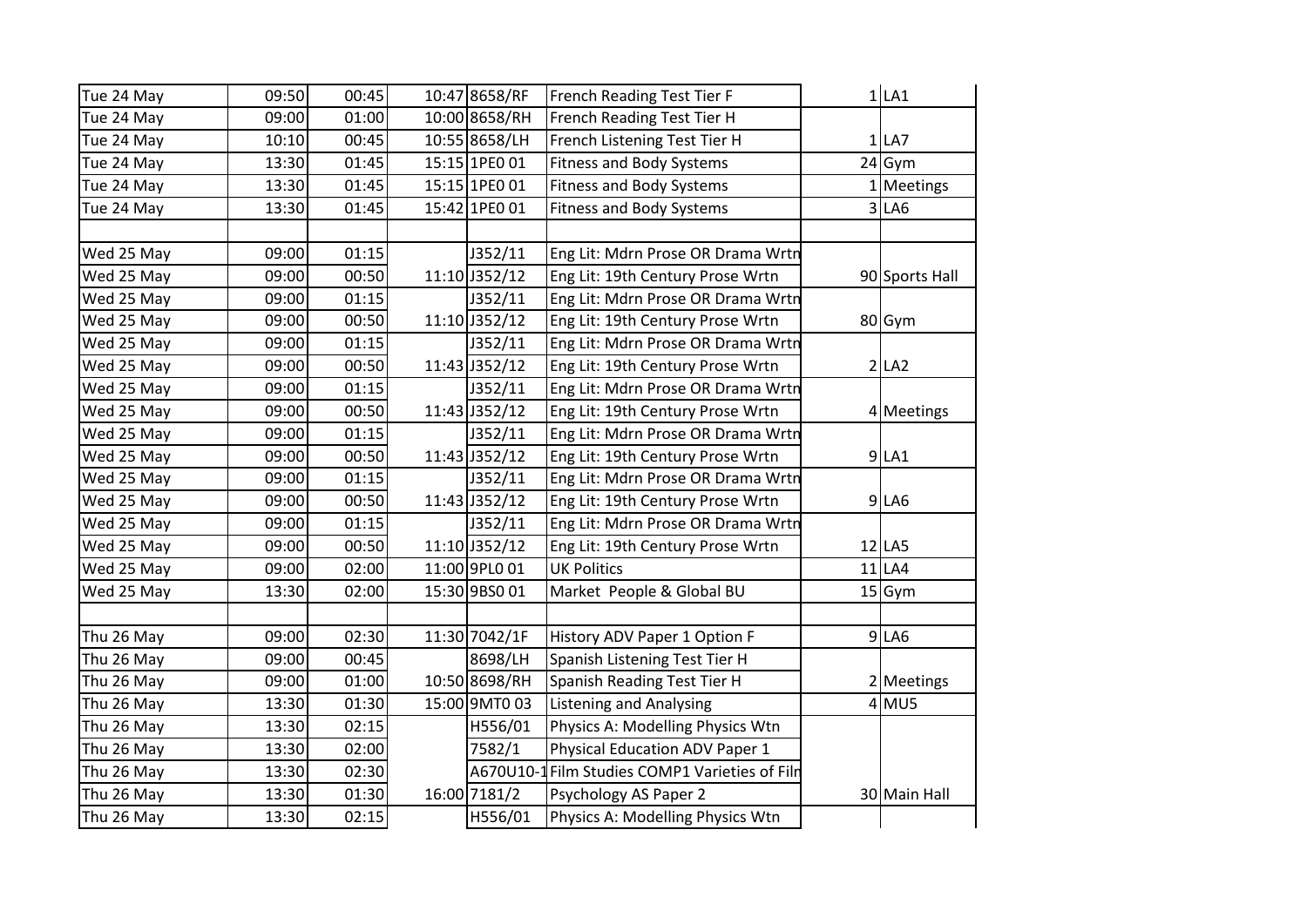| Thu 26 May | 13:30 | 02:00 | 7582/1        | <b>Physical Education ADV Paper 1</b>                |                 |
|------------|-------|-------|---------------|------------------------------------------------------|-----------------|
| Thu 26 May | 13:30 | 02:30 |               | 16:00 A670U10-1 Film Studies COMP1 Varieties of Film | 4 Meetings      |
| Thu 26 May | 13:30 | 02:30 |               | 16:38 A670U10-1 Film Studies COMP1 Varieties of Film | 1 LA6           |
|            |       |       |               |                                                      |                 |
| Fri 27 May | 09:00 | 01:45 | 8462/1H       | Chemistry Paper 1 Tier H                             |                 |
| Fri 27 May | 09:00 | 01:15 |               | 10:45 8464/C/1H Combined Sci Trilogy Chemistry P1H   | 95 Sports Hall  |
| Fri 27 May | 09:00 | 01:15 |               | 10:15 8464/C/1F Combined Sci Trilogy Chemistry P1F   | 80 Gym          |
| Fri 27 May | 09:00 | 01:45 |               | 8462/1H Chemistry Paper 1 Tier H                     |                 |
| Fri 27 May | 09:00 | 01:15 |               | 8464/C/1H Combined Sci Trilogy Chemistry P1H         |                 |
| Fri 27 May | 09:00 | 01:15 |               | 10:45 8464/C/1F Combined Sci Trilogy Chemistry P1F   | 4 Meetings      |
| Fri 27 May | 09:00 | 01:15 |               | 8464/C/1H Combined Sci Trilogy Chemistry P1H         |                 |
| Fri 27 May | 09:00 | 01:15 |               | 10:45 8464/C/1F Combined Sci Trilogy Chemistry P1F   | 15 LA1          |
| Fri 27 May | 09:00 | 01:15 |               | 10:34 8464/C/1F Combined Sci Trilogy Chemistry P1F   | $12$ LA6        |
| Fri 27 May | 09:00 | 01:15 |               | 10:35 8464/C/1H Combined Sci Trilogy Chemistry P1H   | 1 LA7           |
| Fri 27 May | 09:00 | 02:15 | 11:49 9GE0 01 | Paper One                                            | $11$ LA2        |
| Fri 27 May | 13:30 | 01:45 | 15:15 8525/2  | <b>Computer Science Paper 2</b>                      | $20$ Gym        |
| Fri 27 May | 13:30 | 01:45 | 15:42 8525/2  | <b>Computer Science Paper 2</b>                      | 1 Meetings      |
| Fri 27 May | 13:30 | 01:45 | 15:42 8525/2  | <b>Computer Science Paper 2</b>                      | 3 LA6           |
|            |       |       |               |                                                      |                 |
| Mon 06 Jun | 09:00 | 01:05 | 8668/WF       | <b>German Writing Test Tier F</b>                    |                 |
| Mon 06 Jun | 09:00 | 01:20 | 10:20 8668/WH | <b>German Writing Test Tier H</b>                    | 35 Sports Hall  |
| Mon 06 Jun | 09:00 | 01:05 | 10:22 8668/WF | <b>German Writing Test Tier F</b>                    | 1 LA7           |
| Mon 06 Jun | 09:00 | 01:20 | 8668/WH       | <b>German Writing Test Tier H</b>                    |                 |
| Mon 06 Jun | 09:00 | 01:05 | 10:20 8668/WF | <b>German Writing Test Tier F</b>                    | 3 LA6           |
| Mon 06 Jun | 09:00 | 02:30 |               | 11:30 A670U20-1 Film Studies COMP2 Global Filmmak    | 10 LA1          |
| Mon 06 Jun | 09:00 | 02:30 |               | 12:08 A670U20-1 Film Studies COMP2 Global Filmmak    | 1 Meetings      |
| Mon 06 Jun | 13:30 | 01:45 | 8MT004        | <b>Producing and Analysing</b>                       |                 |
| Mon 06 Jun | 13:30 | 00:00 | 15:15 8MT0 41 | <b>Written Paper</b>                                 | $2$ MU5         |
| Mon 06 Jun | 13:30 | 01:30 |               | 15:00 C670U20-1 Film Studies Comp 2 Global Film      | $20$ Gym        |
| Mon 06 Jun | 13:30 | 01:30 |               | 15:23 C670U20-1 Film Studies Comp 2 Global Film      | 3 LA6           |
| Mon 06 Jun | 13:30 | 01:45 | 15:15 8PL0 02 | <b>UK Government</b>                                 | 1 Meetings      |
|            |       |       |               |                                                      |                 |
| Tue 07 Jun | 09:00 | 01:30 | 10:30 1MA1 2H | Calculator [H]                                       | 105 Sports Hall |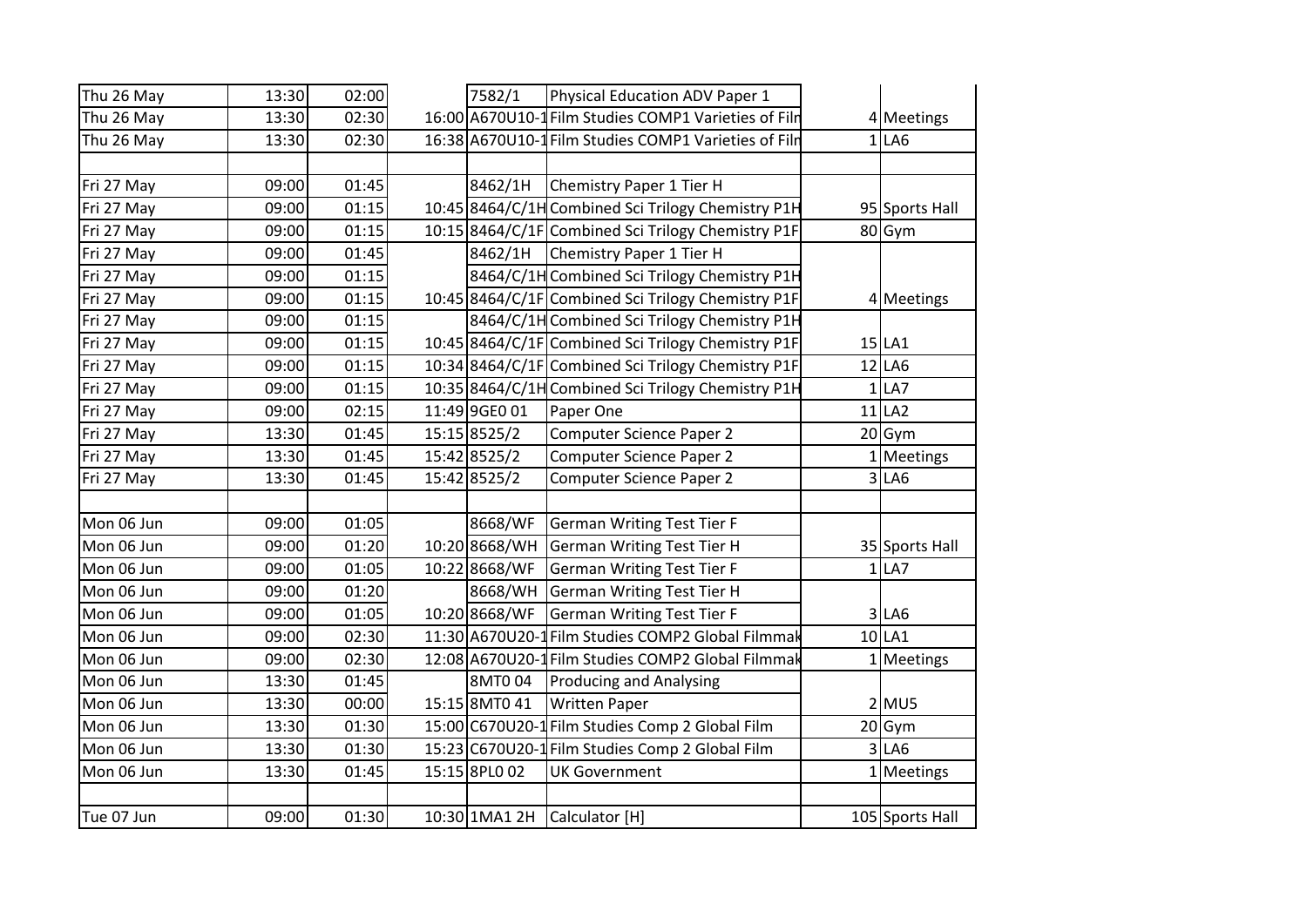| Tue 07 Jun | 09:00 | 01:30 | 10:30 1MA1 2F | Calculator [F]                                   | 70 Gym         |
|------------|-------|-------|---------------|--------------------------------------------------|----------------|
| Tue 07 Jun | 09:00 | 01:30 | 10:53 1MA1 2F | Calculator [F]                                   | $1$ LA7        |
| Tue 07 Jun | 09:00 | 01:30 | 10:53 1MA1 2F | Calculator [F]                                   | $9$ LA6        |
| Tue 07 Jun | 09:00 | 01:30 | 10:53 1MA1 2F | Calculator F/H                                   | 10 LA1         |
| Tue 07 Jun | 09:00 | 01:30 | 10:53 1MA1 2F | Calculator F/H                                   | $4$ LA2        |
| Tue 07 Jun | 09:00 | 01:30 | 10:30 1MA1 2F | Calculator F/H                                   | $10$ LA5       |
| Tue 07 Jun | 09:00 | 01:30 | 1MA1 2F       | Calculator [F]                                   |                |
| Tue 07 Jun | 09:00 | 02:30 | H472/01       | Eng Lit: Drama & Poetry PRE-1900 V               |                |
| Tue 07 Jun | 09:00 | 01:30 |               | 12:08 4463 U60-1 Medical Science Unit 6: Written | 30 Main Hall   |
| Tue 07 Jun | 09:00 | 01:30 |               | 10:53 4463 U60-1 Medical Science Unit 6: Written | 2 Meetings     |
| Tue 07 Jun | 13:30 | 02:00 | 9MA0 01       | Pure Mathematics 1                               |                |
| Tue 07 Jun | 13:30 | 02:00 | 15:30 7192/2  | Sociology ADV Paper 2                            | $35$ Gym       |
| Tue 07 Jun | 13:30 | 01:15 | 14:45 8035/2  | Geography Paper 2                                | 65 Sports Hall |
| Tue 07 Jun | 13:30 | 01:15 | 15:04 8035/2  | Geography Paper 2                                | 1 LA7          |
| Tue 07 Jun | 13:30 | 01:15 | 15:04 8035/2  | Geography Paper 2                                | 2 LA2          |
| Tue 07 Jun | 13:30 | 01:15 | 15:04 8035/2  | Geography Paper 2                                | $7$ LA6        |
| Tue 07 Jun | 13:30 | 01:15 | 8035/2        | Geography Paper 2                                |                |
| Tue 07 Jun | 13:30 | 02:00 | 16:00 7192/2  | Sociology ADV Paper 2                            | $7$ $LA1$      |
| Tue 07 Jun | 13:30 | 02:00 | 9MA0 01       | Pure Mathematics 1                               |                |
| Tue 07 Jun | 13:30 | 02:00 | 17:40 7192/2  | Sociology ADV Paper 2                            | 6 Meetings     |
|            |       |       |               |                                                  |                |
| Wed 08 Jun | 09:00 | 00:50 | 09:50 J352/22 | Eng Lit: Shakespeare Written Paper               | 90 Sports Hall |
| Wed 08 Jun | 09:00 | 00:50 | 09:50 J352/22 | Eng Lit: Shakespeare Written Paper               | 80 Gym         |
| Wed 08 Jun | 09:00 | 00:50 | 10:03 J352/22 | Eng Lit: Shakespeare Written Paper               | 4 Meetings     |
| Wed 08 Jun | 09:00 | 00:50 | 10:03 J352/22 | Eng Lit: Shakespeare Written Paper               | 9 LA6          |
| Wed 08 Jun | 09:00 | 00:50 | 10:03 J352/22 | Eng Lit: Shakespeare Written Paper               | $9$ LA1        |
| Wed 08 Jun | 09:00 | 00:50 | 10:03 J352/22 | Eng Lit: Shakespeare Written Paper               | 2 LA2          |
| Wed 08 Jun | 09:00 | 00:50 | 10:03 J352/22 | Eng Lit: Shakespeare Written Paper               | $12$ LA5       |
| Wed 08 Jun | 13:30 | 02:15 | 9GE0 02       | Paper Two                                        |                |
| Wed 08 Jun | 13:30 | 01:30 | 15:45 1350/1  | Mathematical Studies Paper 1                     | $25$ Gym       |
| Wed 08 Jun | 13:30 | 02:15 | 9GE0 02       | Paper Two                                        |                |
| Wed 08 Jun | 13:30 | 01:30 | 17:20 1350/1  | <b>Mathematical Studies Paper 1</b>              | 3 Meetings     |
|            |       |       |               |                                                  |                |
|            |       |       |               |                                                  |                |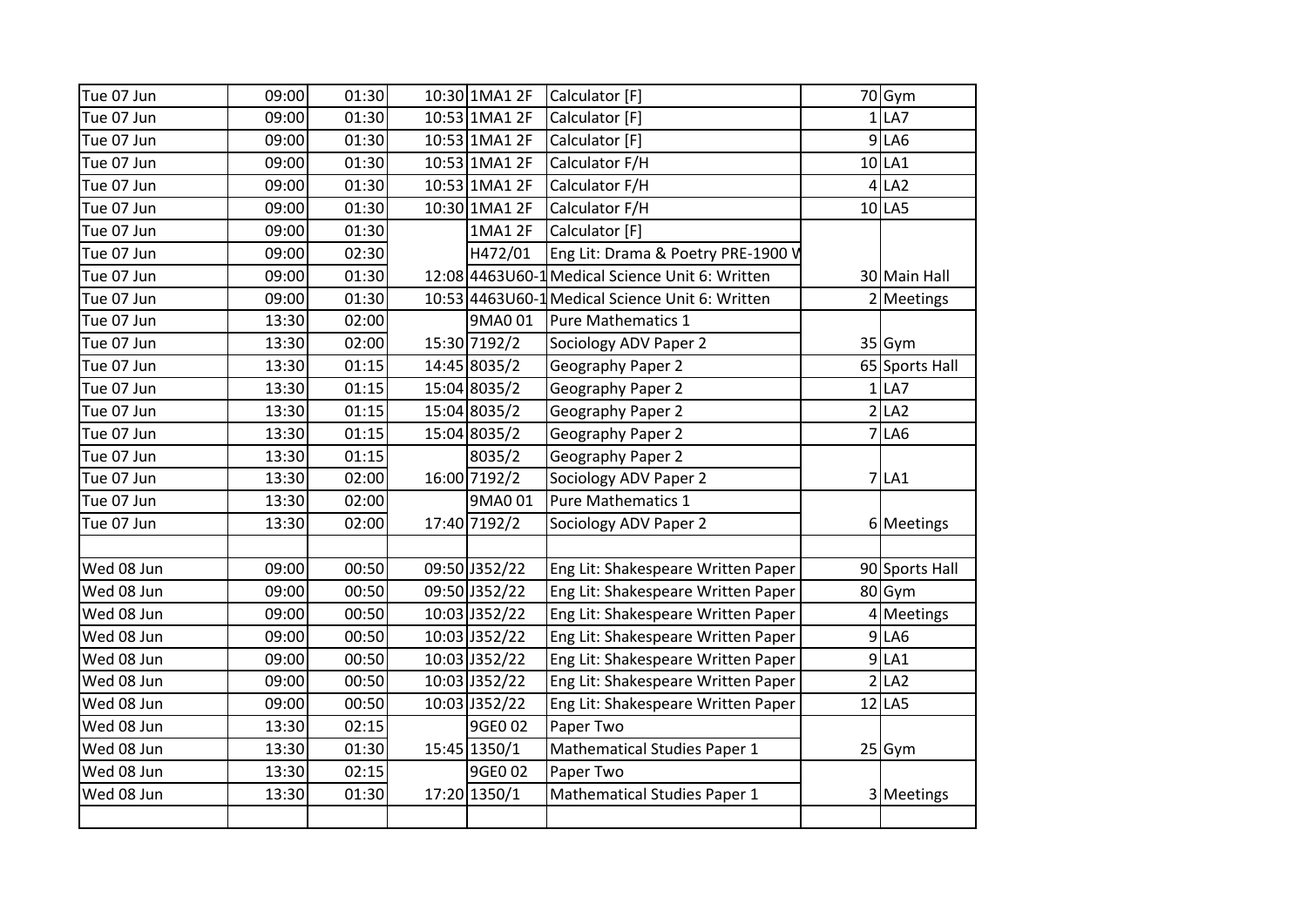| Thu 09 Jun | 09:00 | 02:00 | 11:00 9BS0 02 | Activs Decision & Strats.                        | $15$ Gym        |
|------------|-------|-------|---------------|--------------------------------------------------|-----------------|
| Thu 09 Jun | 09:00 | 01:20 | 10:20 1HIB 31 | Weimar & Nazi Germany                            | 100 Sports Hall |
| Thu 09 Jun | 09:00 | 01:20 | 10:40 1HIB 31 | Weimar & Nazi Germany                            | $6$ LA6         |
| Thu 09 Jun | 09:00 | 01:20 | 10:20 1HIB 31 | Weimar & Nazi Germany                            | 1 meetings      |
| Thu 09 Jun | 09:00 | 01:20 | 10:40 1HIB 31 | Weimar & Nazi Germany                            | 5 LA1           |
| Thu 09 Jun | 09:00 | 01:20 | 10:20 1HIB 31 | Weimar & Nazi Germany                            | 10 LA2          |
| Thu 09 Jun | 11:00 | 02:00 | 13:00 9PL0 02 | <b>UK Government</b>                             | 2 Meetings      |
| Thu 09 Jun | 13:30 | 01:45 | 8463/1H       | Physics Paper 1 Tier H                           |                 |
| Thu 09 Jun | 13:30 | 01:15 |               | 15:15 8464/P/1H Combined Sci Trilogy Physics P1H | 95 Sports Hall  |
| Thu 09 Jun | 13:30 | 01:15 |               | 14:45 8464/P/1F Combined Sci Trilogy Physics P1F | 80 Gym          |
| Thu 09 Jun | 13:30 | 01:45 | 8463/1H       | Physics Paper 1 Tier H                           |                 |
| Thu 09 Jun | 13:30 | 01:15 |               | 8464/P/1H Combined Sci Trilogy Physics P1H       |                 |
| Thu 09 Jun | 13:30 | 01:15 |               | 15:15 8464/P/1F Combined Sci Trilogy Physics P1F | 4 Meetings      |
| Thu 09 Jun | 13:30 | 01:15 |               | 15:04 8464/P/1H Combined Sci Trilogy Physics P1H | $1$ LA7         |
| Thu 09 Jun | 13:30 | 01:15 |               | 8464/P/1H Combined Sci Trilogy Physics P1H       |                 |
| Thu 09 Jun | 13:30 | 01:15 |               | 15:04 8464/P/1F Combined Sci Trilogy Physics P1F |                 |
| Thu 09 Jun | 13:30 | 01:45 | 15:30 8463/1H | Physics Paper 1 Tier H                           | 15 LA1          |
| Thu 09 Jun | 13:30 | 01:15 |               | 15:04 8464/P/1F Combined Sci Trilogy Physics P1F | $12$ LA6        |
| Thu 09 Jun | 13:30 | 02:00 | 9PL0 02       | <b>UK Government</b>                             |                 |
| Thu 09 Jun | 13:30 | 02:30 | 16:00 9DR0 03 | Theatre Makers in Prac.                          | $12$  LA5       |
| Thu 09 Jun | 13:30 | 02:00 | 15:30 7402/1  | <b>Biology ADV Paper 1</b>                       | 9 LA2           |
|            |       |       |               |                                                  |                 |
| Fri 10 Jun | 09:00 | 02:15 | 9MT004        | <b>Producing and Analysing</b>                   |                 |
| Fri 10 Jun | 09:00 | 00:00 | 11:15 9MT0 41 | <b>Written Paper</b>                             | $4$ MU5         |
| Fri 10 Jun | 09:00 | 02:00 | 7582/2        | Physical Education ADV Paper 2                   |                 |
| Fri 10 Jun | 09:00 | 02:30 | 7042/2N       | History ADV Paper 2 Option N                     |                 |
| Fri 10 Jun | 09:00 | 01:45 | 11:30 8700/2  | English Language Paper 2                         | 25 Main Hall    |
| Fri 10 Jun | 09:00 | 01:45 | 10:45 8700/2  | English Language Paper 2                         | 100 Sports Hall |
| Fri 10 Jun | 09:00 | 01:45 | 10:45 8700/2  | English Language Paper 2                         | $70$ Gym        |
| Fri 10 Jun | 09:00 | 01:45 | 11:12 8700/2  | English Language Paper 2                         | 4 Meetings      |
| Fri 10 Jun | 09:00 | 01:45 | 11:12 8700/2  | English Language Paper 2                         | $13$ LA6        |
| Fri 10 Jun | 09:00 | 01:45 | 11:12 8700/2  | English Language Paper 2                         | $13$ LA1        |
| Fri 10 Jun | 09:00 | 01:45 | 11:15 8700/2  | English Language Paper 2                         | 2 LA2           |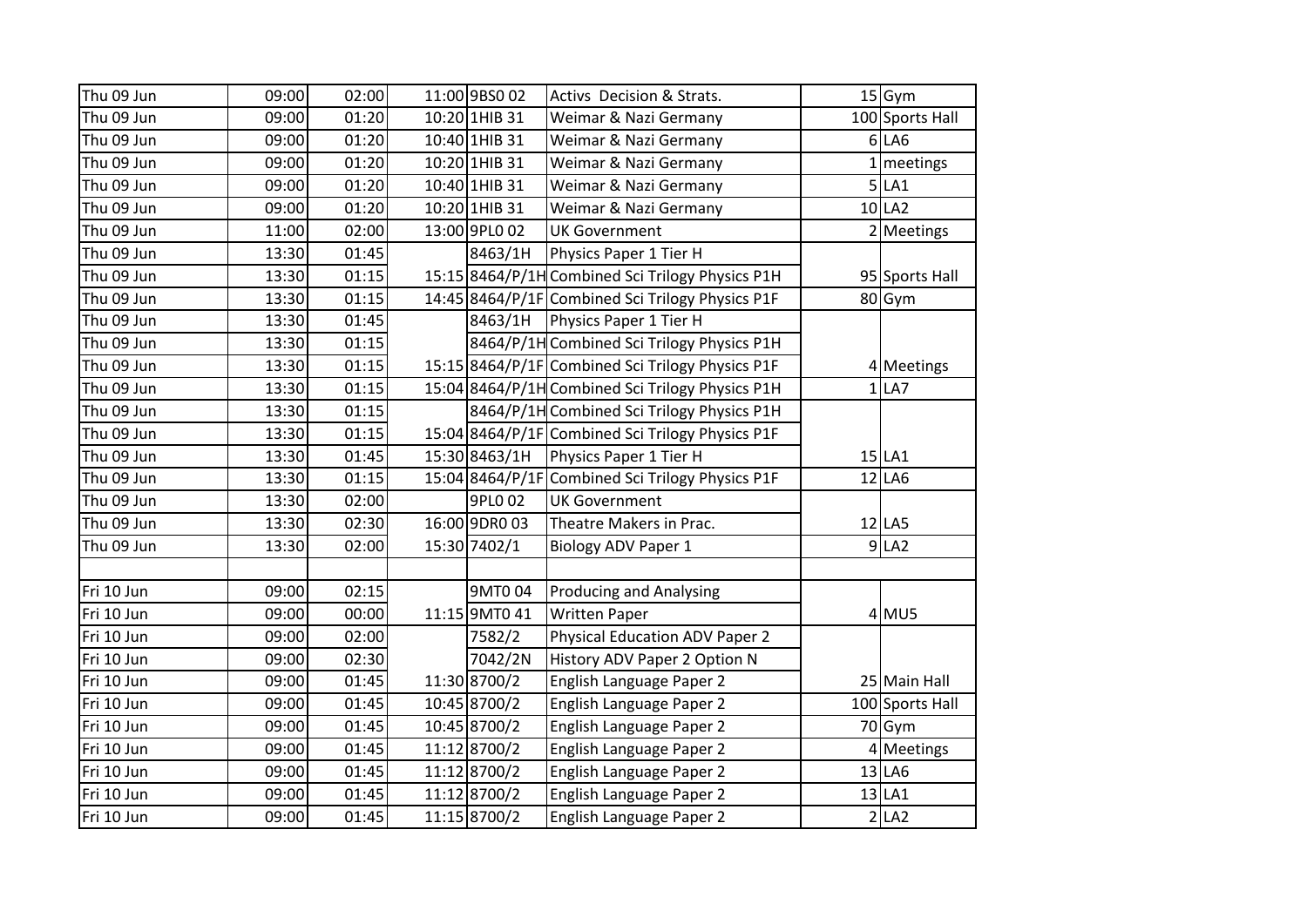| Fri 10 Jun | 09:00 | 01:45 | 11:00 8700/2  | English Language Paper 2                  | 8 LA5           |
|------------|-------|-------|---------------|-------------------------------------------|-----------------|
| Fri 10 Jun | 11:45 | 02:30 | 14:15 7042/2N | History ADV Paper 2 Option N              | $1$ TJo         |
| Fri 10 Jun | 13:30 | 01:15 | 1PE0 02       | <b>Health and Performance</b>             |                 |
| Fri 10 Jun | 13:30 | 02:00 |               | 31760H01 Information Technology Systems   |                 |
| Fri 10 Jun | 13:30 | 02:15 | 15:45 H556/02 | Physics A: Exploring Physics Wtn          | 35 Gym          |
| Fri 10 Jun | 13:30 | 01:15 | 14:45 1PE0 02 | <b>Health and Performance</b>             | 1 LA7           |
| Fri 10 Jun | 13:30 | 01:15 | 15:04 1PE0 02 | <b>Health and Performance</b>             | 2 LA1           |
| Fri 10 Jun | 13:30 | 01:15 | 1PE0 02       | <b>Health and Performance</b>             |                 |
| Fri 10 Jun | 13:30 | 02:00 |               | 31760H01   Information Technology Systems |                 |
| Fri 10 Jun | 13:30 | 02:15 | 15:45 H556/02 | Physics A: Exploring Physics Wtn          | 3 Meetings      |
|            |       |       |               |                                           |                 |
| Mon 13 Jun | 09:00 | 01:30 | 10:30 1MA1 3F | Calculator [F]                            | 70Gym           |
| Mon 13 Jun | 09:00 | 01:30 | 10:30 1MA1 3H | Calculator [H]                            | 105 Sports Hall |
| Mon 13 Jun | 09:00 | 01:30 | 10:53 1MA1 3H | Calculator [H]/F                          | 4 LA2           |
| Mon 13 Jun | 09:00 | 01:30 | 10:53 1MA1 3H | Calculator [H]                            | $9$ LA5         |
| Mon 13 Jun | 09:00 | 01:30 | 10:53 1MA1 3H | Calculator /F                             | $14$ LA6        |
| Mon 13 Jun | 09:00 | 01:30 | 1MA1 3F       | Calculator [F]                            |                 |
| Mon 13 Jun | 09:00 | 02:00 | 11:30 7192/3  | Sociology ADV Paper 3                     | $11$ LA1        |
| Mon 13 Jun | 09:00 | 01:30 | 10:53 1MA1 3F | Calculator [F]                            | $1$ LA7         |
| Mon 13 Jun | 09:00 | 02:15 | H432/01       | Chem A: Prdc Tble Elmnt Phy Chm V         |                 |
| Mon 13 Jun | 09:00 | 02:00 | 7192/3        | Sociology ADV Paper 3                     |                 |
| Mon 13 Jun | 09:00 | 01:30 | 11:15 1MA1 3F | Calculator [F]                            | 40 Main Hall    |
| Mon 13 Jun | 09:00 | 02:30 | 11:30 7652/1  | French ADV Paper 1 List Read & Wr         | 2 Meetings      |
| Mon 13 Jun | 11:45 | 02:15 | 13:45 H432/01 | Chem A: Prdc Tble Elmnt Phy Chm V         | $1$ Tjo         |
| Mon 13 Jun | 13:30 | 01:15 | 15:04 R081/01 | Creative Imedia: Preprdctn Skills Wt      | 1SLT Office     |
| Mon 13 Jun | 13:30 | 01:15 | 14:45 R081/01 | Creative Imedia: Preprdctn Skills Wt      | $60$ Gym        |
| Mon 13 Jun | 13:30 | 01:30 | 15:23 1BS0 02 | <b>Building A Business</b>                | 60 Sports Hall  |
| Mon 13 Jun | 13:30 | 01:15 | R081/01       | Creative Imedia: Preprdctn Skills Wt      |                 |
| Mon 13 Jun | 13:30 | 01:30 | 15:23 1BS0 02 | <b>Building A Business</b>                | 3 Meetings      |
| Mon 13 Jun | 13:30 | 01:15 | R081/01       | Creative Imedia: Preprdctn Skills Wt      |                 |
| Mon 13 Jun | 13:30 | 01:30 | 15:23 1BS0 02 | <b>Building A Business</b>                | 8 LA6           |
| Mon 13 Jun | 13:30 | 01:30 | 15:00 1BS0 02 | <b>Building A Business</b>                | 1 LA7           |
| Mon 13 Jun | 13:30 | 01:30 | 15:23 1BS0 02 | <b>Building A Business</b>                | 9 LA2           |
|            |       |       |               |                                           |                 |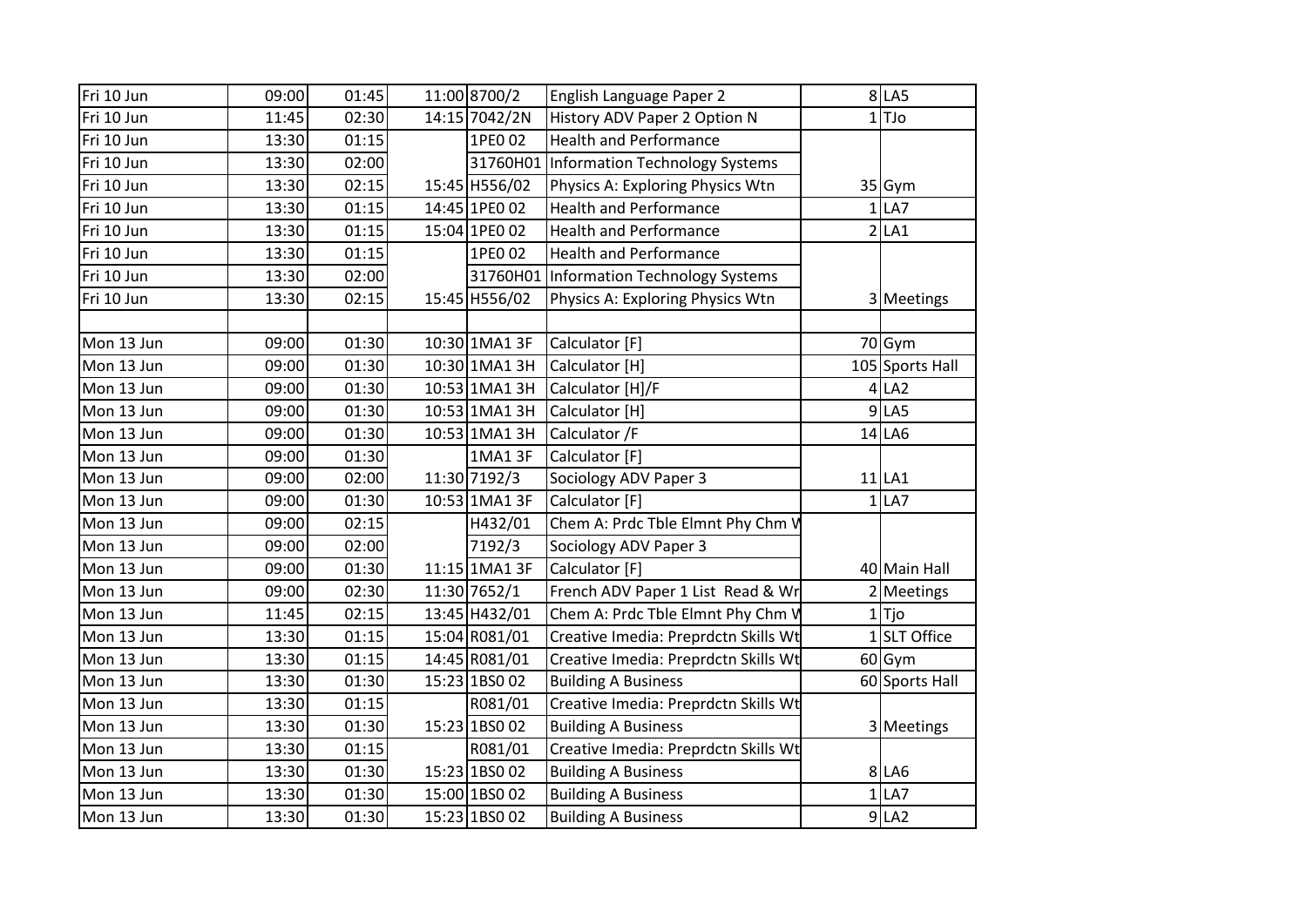| Mon 13 Jun     | 13:30 | 01:15         |             | 15:04 R081/01 | Creative Imedia: Preprdctn Skills Wt             |       | $8$ LA5          |
|----------------|-------|---------------|-------------|---------------|--------------------------------------------------|-------|------------------|
| Mon 13 Jun     | 13:30 | 02:30         |             | 16:00 H446/01 | Comp Sci: Computer Systems Wrtn                  |       | $4$ LA1          |
|                |       |               |             |               |                                                  |       |                  |
| Tue 14 Jun     | 09:00 | 02:15         |             |               | 11:15 A660U30-1 Music Component 3 Appraising     |       | $2$ Mu5          |
| Tue 14 Jun     | 09:00 | 01:00         |             | 10:00 8035/3  | Geography Paper 3                                |       | 65 Sports Hall   |
| Tue 14 Jun     | 09:00 | 01:00         |             | 10:15 8035/3  | Geography Paper 3                                |       | $1$ LA7          |
| Tue 14 Jun     | 09:00 | 01:00         |             | 10:15 8035/3  | Geography Paper 3                                |       | 2 Meetings       |
| Tue 14 Jun     | 09:00 | 01:00         |             | 10:15 8035/3  | Geography Paper 3                                |       | $7$ LA6          |
| Tue 14 Jun     | 09:00 | 01:00         |             | 10:00 8035/3  | Geography Paper 3                                |       | $4$ LA1          |
| Tue 14 Jun     | 13:30 | 02:00         |             | 9MA0 02       | Pure Mathematics 2                               |       |                  |
| Tue 14 Jun     | 13:30 | 01:30         |             | 1350/2A       | Mathematical Studies Paper 2 Opt A               |       |                  |
| Tue 14 Jun     | 13:30 | 01:45         |             | 8100/2        | Citizenship Studies Paper 2                      |       |                  |
| Tue 14 Jun     |       |               | 15:30       |               |                                                  |       | 35 Sports Hall   |
| Tue 14 Jun     | 13:30 | 02:00         |             | 9MA0 02       | Pure Mathematics 2                               |       |                  |
| Tue 14 Jun     | 13:30 | 01:30         |             | 17:10 1350/2A | Mathematical Studies Paper 2 Opt A               |       | 3 Meetings       |
|                |       |               |             |               |                                                  |       |                  |
| Weds 15th June |       | 09:00 01/0:45 |             |               | Finance re-sits part A                           |       |                  |
| Wed 15 Jun     | 09:00 | 02:30         |             | 11:30 H472/02 | Eng Lit: Cmprtve & Cntxtl Stdy Wtn               | $10+$ | <b>Main Hall</b> |
| Wed 15 Jun     | 09:00 | 01:45         |             | 8461/2H       | Biology Paper 2 Tier H                           |       |                  |
| Wed 15 Jun     | 09:00 | 01:15         |             |               | 10:45 8464/B/2H Combined Sci Trilogy Biology P2H |       | 95 Sports Hall   |
| Wed 15 Jun     | 09:00 | 01:15         |             |               | 10:15 8464/B/2F Combined Sci Trilogy Biology P2F |       | 80 Gym           |
| Wed 15 Jun     | 09:00 | 01:45         |             | 8461/2H       | Biology Paper 2 Tier H                           |       |                  |
| Wed 15 Jun     | 09:00 | 01:15         |             |               | 8464/B/2H Combined Sci Trilogy Biology P2H       |       |                  |
| Wed 15 Jun     | 09:00 | 01:15         |             |               | 10:45 8464/B/2F Combined Sci Trilogy Biology P2F |       | 4 Meetings       |
| Wed 15 Jun     | 09:00 | 01:45         |             | 8461/2H       | Biology Paper 2 Tier H                           |       |                  |
| Wed 15 Jun     | 09:00 | 01:15         |             |               | 8464/B/2H Combined Sci Trilogy Biology P2H       |       |                  |
| Wed 15 Jun     | 09:00 | 01:15         |             |               | 10:45 8464/B/2F Combined Sci Trilogy Biology P2F |       | 8 LA2            |
| Wed 15 Jun     | 09:00 | 01:15         |             |               | 8464/B/2H Combined Sci Trilogy Biology P2H       |       |                  |
| Wed 15 Jun     | 09:00 | 01:15         |             |               | 10:34 8464/B/2F Combined Sci Trilogy Biology P2F |       | $10$ LA1         |
| Wed 15 Jun     | 09:00 | 01:15         |             |               | 10:34 8464/B/2F Combined Sci Trilogy Biology P2F |       | 9 LA6            |
| Wed 15 Jun     | 09:00 | 01:15         |             |               | 10:34 8464/B/2F Combined Sci Trilogy Biology P2H |       | 1 LA7            |
| Wed 15 Jun     | 13:30 |               | 02:00 15;30 | 8552/W        | Design and Technology Written Pap                |       | 60 Sports Hall   |
| Wed 15 Jun     | 13:30 | 02:00         |             | 16:00 8552/W  | Design and Technology Written Pap                |       | 1 LA7            |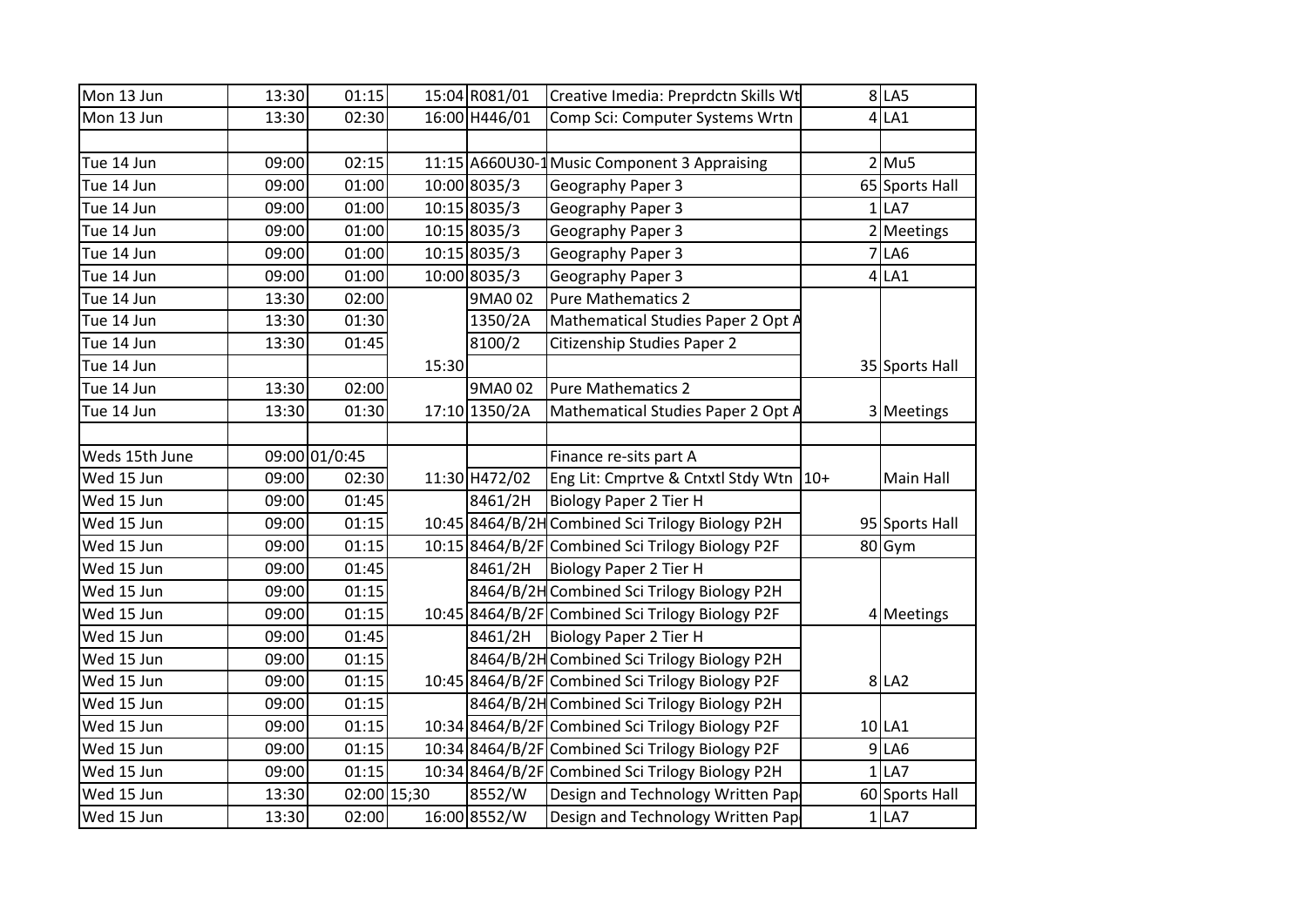| Wed 15 Jun | 13:30 | 02:00            | 16:00 8552/W  | Design and Technology Written Pap                  | 6 LA1           |
|------------|-------|------------------|---------------|----------------------------------------------------|-----------------|
| Wed 15 Jun | 13:30 | 02:00            | 16:00 8552/W  | Design and Technology Written Pap                  | 5 LA6           |
| Wed 15 Jun | 13:30 | 02:00            | 16:00 8552/W  | Design and Technology Written Pap                  | 1 Meetings      |
|            |       |                  |               |                                                    |                 |
| Thu 16 Jun | 09:00 | 01:30            | 10:30 H556/03 | Physics A: Unified Physics Wtn                     | 7 LA1           |
| Thu 16 Jun | 09:00 | 00:55            | 09:55 1HIB B1 | Anglo-Saxon and Norman                             | 100 Sports Hall |
| Thu 16 Jun | 09:00 | 00:55            | 10:09 1HIB B1 | Anglo-Saxon and Norman                             | 6 LA6           |
| Thu 16 Jun | 09:00 | 00:55            | 09:55 1HIB B1 | Anglo-Saxon and Norman                             | 1 Meetings      |
| Thu 16 Jun | 09:00 | 00:55            | 10:09 1HIB B1 | Anglo-Saxon and Norman                             | 5 LA5           |
| Thu 16 Jun | 09:00 | 00:55            | 09:55 1HIB B1 | Anglo-Saxon and Norman                             | 10 LA2          |
| Thu 16 Jun | 13:30 | 02:00            | 15:30 9BS0 03 | <b>Investigating Business</b>                      | 15 Main Hall    |
| Thu 16 Jun | 13:30 | 01:05            | 8658/WF       | French Writing Test Tier F                         |                 |
| Thu 16 Jun | 13:30 | 01:20            | 14:50 8658/WH | French Writing Test Tier H                         | 40 Sports Hall  |
| Thu 16 Jun | 13:30 | 01:05            | 8658/WF       | French Writing Test Tier F                         |                 |
| Thu 16 Jun | 13:30 | 01:20            | 15:10 8658/WH | French Writing Test Tier H                         | 3 Meetings      |
|            |       |                  |               |                                                    |                 |
| Fri 17 Jun | 09:00 | 02:00            | 9PLO 3B       | Compar. Politics-Global                            |                 |
| Fri 17 Jun | 09:00 | 02:00            | 7402/2        | <b>Biology ADV Paper 2</b>                         |                 |
| Fri 17 Jun | 09:00 | 01:20            | 11:00 8698/WH | Spanish Writing Test Tier H                        | $25$ Gym        |
| Fri 17 Jun | 09:00 | 02:00            | 9PLO 3B       | Compar. Politics-Global                            |                 |
| Fri 17 Jun | 09:00 | 02:00            | 13:30 7402/2  | <b>Biology ADV Paper 2</b>                         | 3 Meetings      |
| Fri 17 Jun | 13:30 | 02:15            | 16:19 9GE0 03 | Paper Three                                        | $11$ LA6        |
|            |       |                  |               |                                                    |                 |
| Mon 20 Jun |       | 09:00 02:00/01:4 |               | Finance re-sits                                    |                 |
| Mon 20 Jun | 09:00 | 02:15            | 11:15 H432/02 | Chem A: Synths & Anlytcl Tchnqs W16+               | MH/LA5          |
| Mon 20 Jun | 09:00 | 01:45            | 8462/2H       | Chemistry Paper 2 Tier H                           |                 |
| Mon 20 Jun | 09:00 | 01:15            |               | 10:45 8464/C/2H Combined Sci Trilogy Chemistry P2H | 95 Sports Hall  |
| Mon 20 Jun | 09:00 | 01:15            |               | 10:15 8464/C/2F Combined Sci Trilogy Chemistry P2F | 80 Gym          |
| Mon 20 Jun | 09:00 | 01:45            | 8462/2H       | Chemistry Paper 2 Tier H                           |                 |
| Mon 20 Jun | 09:00 | 01:15            |               | 8464/C/2H Combined Sci Trilogy Chemistry P2H       |                 |
| Mon 20 Jun | 09:00 | 01:15            |               | 10:45 8464/C/2F Combined Sci Trilogy Chemistry P2F | 4 Meetings      |
| Mon 20 Jun | 09:00 | 01:15            |               | 8464/C/2H Combined Sci Trilogy Chemistry P2H       |                 |
| Mon 20 Jun | 09:00 | 01:15            |               | 10:35 8464/C/2F Combined Sci Trilogy Chemistry P2F | 10 LA1          |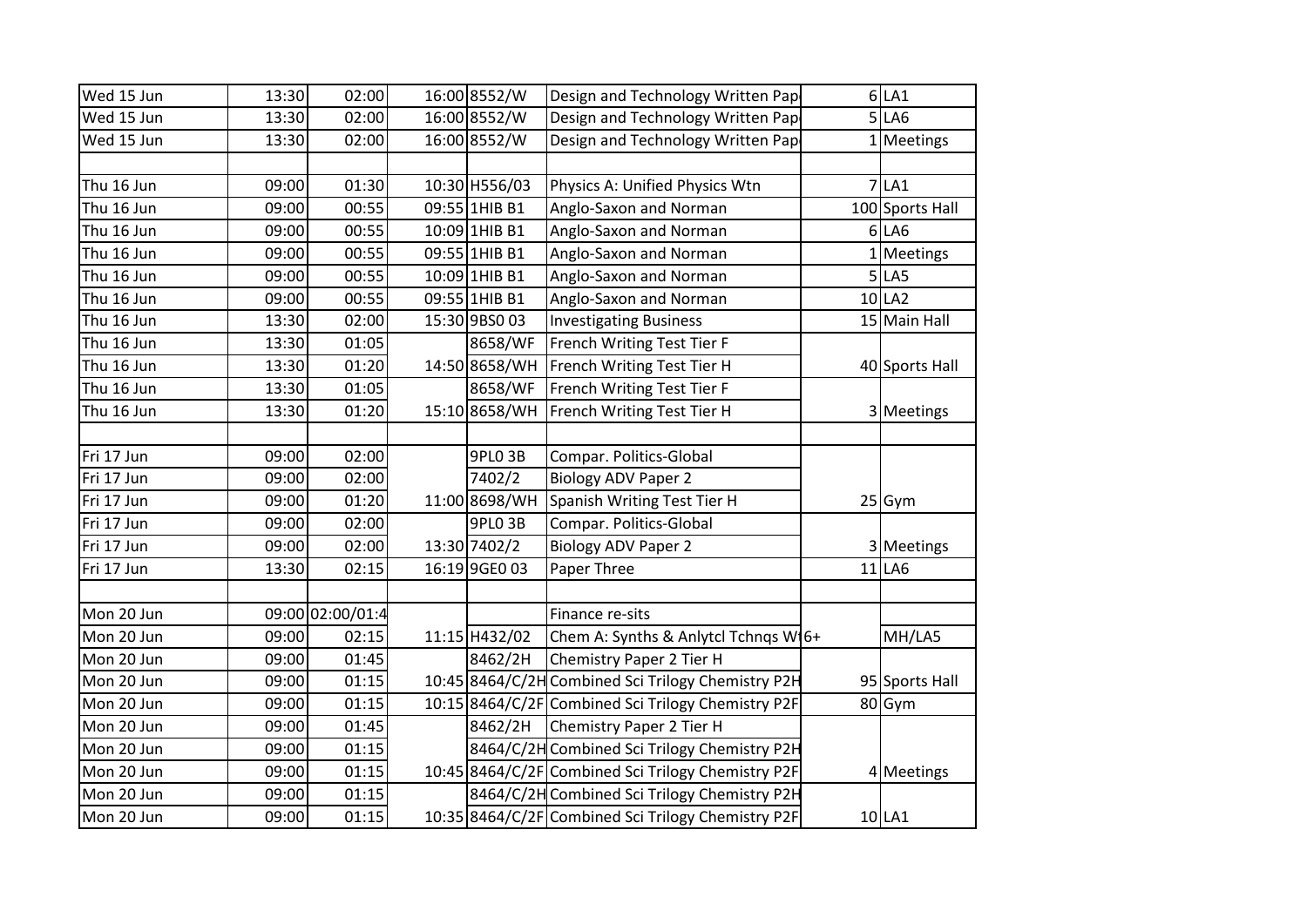| Mon 20 Jun | 09:00 | 01:15 |               | 10:34 8464/C/2H Combined Sci Trilogy Chemistry P2H | 1 LA7           |
|------------|-------|-------|---------------|----------------------------------------------------|-----------------|
| Mon 20 Jun | 09:00 | 01:45 |               | 8462/2H Chemistry Paper 2 Tier H                   |                 |
| Mon 20 Jun | 09:00 | 01:15 |               | 8464/C/2H Combined Sci Trilogy Chemistry P2H       |                 |
| Mon 20 Jun | 09:00 | 01:15 |               | 10:45 8464/C/2F Combined Sci Trilogy Chemistry P2F | 8 LA2           |
| Mon 20 Jun | 09:00 | 01:15 |               | 10:34 8464/C/2F Combined Sci Trilogy Chemistry P2F | 9 LA6           |
|            |       |       |               |                                                    |                 |
| Tue 21 Jun | 09:00 | 00:55 | 09:55 1HIB P4 | <b>Superpower Relations</b>                        | 100 Sports Hall |
| Tue 21 Jun | 09:00 | 00:55 | 10:09 1HIB P4 | <b>Superpower Relations</b>                        | $6$ LA6         |
| Tue 21 Jun | 09:00 | 00:55 | 09:55 1HIB P4 | <b>Superpower Relations</b>                        | 1 Meetings      |
| Tue 21 Jun | 09:00 | 00:55 | 09:55 1HIB P4 | <b>Superpower Relations</b>                        | 10 LA2          |
| Tue 21 Jun | 09:00 | 00:55 | 10:09 1HIB P4 | <b>Superpower Relations</b>                        | 5 LA1           |
| Tue 21 Jun | 13:30 | 02:00 | 9MA003        | <b>Statistics &amp; Mechanics</b>                  |                 |
| Tue 21 Jun | 13:30 | 01:30 | 15:30 8236/W  | Dance Written Paper                                | $30$ Gym        |
| Tue 21 Jun | 13:30 | 02:00 | 15:30 9MA0 03 | <b>Statistics &amp; Mechanics</b>                  | 2 Meetings      |
| Tue 21 Jun | 13:30 | 01:30 | 15:23 8236/W  | Dance Written Paper                                | 2 LA6           |
| Wed 22 Jun | 09:00 | 01:15 |               | 10:15 C660U30-1 Music Component 3 Appraising       | 15 Main Hall    |
| Wed 22 Jun | 09:00 | 01:15 |               | 10:34 C660U30-1 Music Component 3 Appraising       | 2 Meetings      |
|            |       |       |               |                                                    |                 |
| Thu 23 Jun | 09:00 | 01:45 | 8463/2H       | Physics Paper 2 Tier H                             |                 |
| Thu 23 Jun | 09:00 | 01:15 |               | 10:45 8464/P/2H Combined Sci Trilogy Physics P2H   | 95 Sports Hall  |
| Thu 23 Jun | 09:00 | 01:15 |               | 10:15 8464/P/2F Combined Sci Trilogy Physics P2F   | 80 Gym          |
| Thu 23 Jun | 09:00 | 01:45 |               | 8463/2H Physics Paper 2 Tier H                     |                 |
| Thu 23 Jun | 09:00 | 01:15 |               | 8464/P/2H Combined Sci Trilogy Physics P2H         |                 |
| Thu 23 Jun | 09:00 | 01:15 |               | 10:45 8464/P/2F Combined Sci Trilogy Physics P2F   | 4 Meetings      |
| Thu 23 Jun | 09:00 | 01:45 |               | 8463/2H   Physics Paper 2 Tier H                   |                 |
| Thu 23 Jun | 09:00 | 01:15 |               | 8464/P/2H Combined Sci Trilogy Physics P2H         |                 |
| Thu 23 Jun | 09:00 | 01:15 |               | 10:45 8464/P/2F Combined Sci Trilogy Physics P2F   | 8 LA2           |
| Thu 23 Jun | 09:00 | 01:15 |               | 10:34 8464/P/2H Combined Sci Trilogy Physics P2H   | 1 LA7           |
| Thu 23 Jun | 09:00 | 01:15 |               | 8464/P/2H Combined Sci Trilogy Physics P2H         |                 |
| Thu 23 Jun | 09:00 | 01:15 |               | 10:34 8464/P/2F Combined Sci Trilogy Physics P2F   | $10$ LA1        |
| Thu 23 Jun | 09:00 | 01:15 |               | 10:34 8464/P/2F Combined Sci Trilogy Physics P2F   | 9 LA6           |
| Thu 23 Jun | 09:00 | 01:30 | 10:30 H432/03 | Chem A: Unified Chemistry Wtn                      | 6 LA5           |
|            |       |       |               |                                                    |                 |
|            |       |       |               |                                                    |                 |